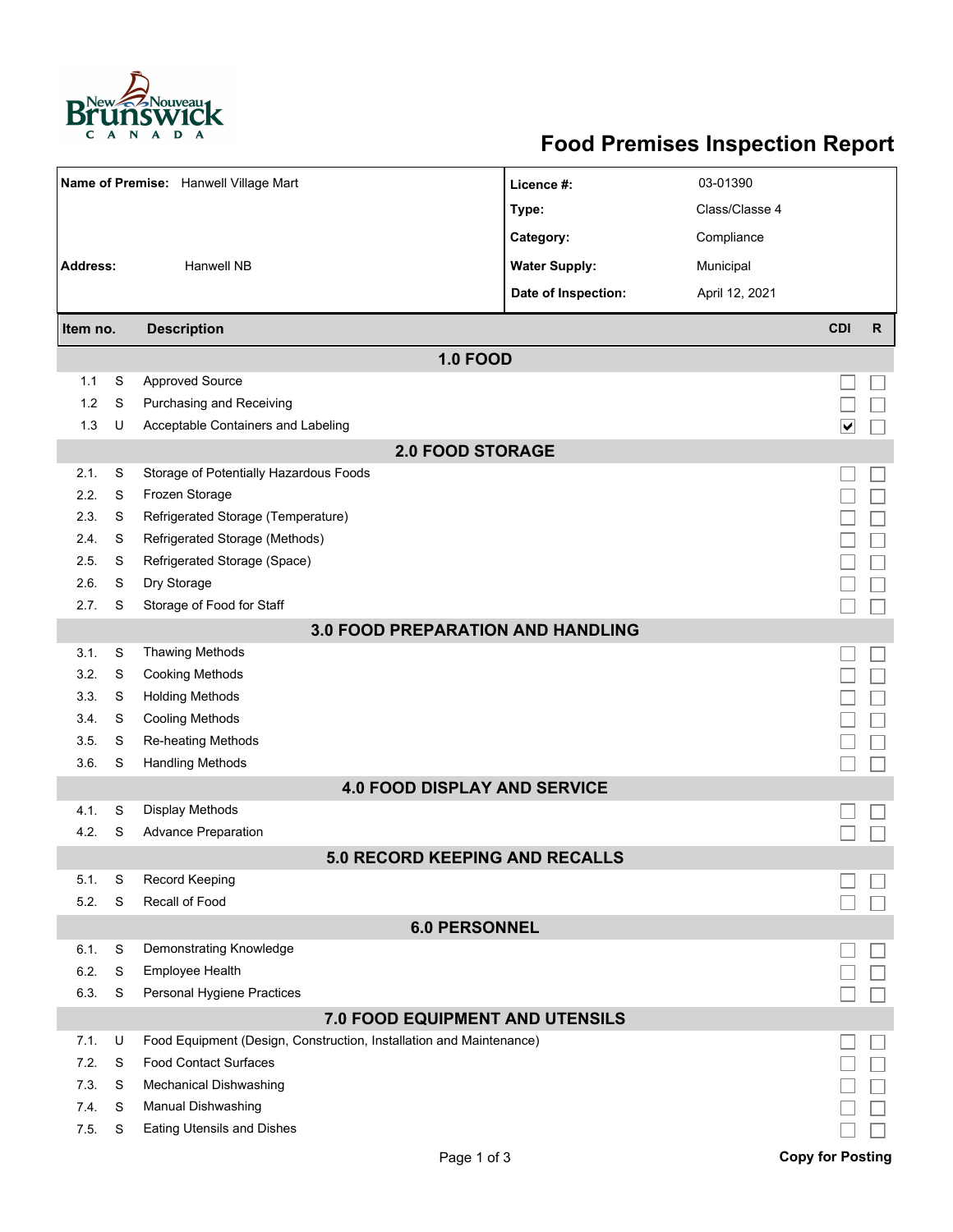

## **Food Premises Inspection Report**

|                                                                                                                                                                                                 |        | <b>Name of Premise:</b> | <b>Hanwell Village Mart</b><br>Licence #:                                                                                                                                                                                                                                                                         | 03-01390            |  |  |  |  |  |  |
|-------------------------------------------------------------------------------------------------------------------------------------------------------------------------------------------------|--------|-------------------------|-------------------------------------------------------------------------------------------------------------------------------------------------------------------------------------------------------------------------------------------------------------------------------------------------------------------|---------------------|--|--|--|--|--|--|
| <b>8.0 CLEANING AND SANITIZING</b>                                                                                                                                                              |        |                         |                                                                                                                                                                                                                                                                                                                   |                     |  |  |  |  |  |  |
| 8.1.                                                                                                                                                                                            | U      |                         | <b>Cleaning and Sanitizing</b>                                                                                                                                                                                                                                                                                    |                     |  |  |  |  |  |  |
| 8.2.                                                                                                                                                                                            | S      |                         | Detergents and Chemical Use and Storage                                                                                                                                                                                                                                                                           |                     |  |  |  |  |  |  |
| <b>9.0 SANITARY FACILITIES</b>                                                                                                                                                                  |        |                         |                                                                                                                                                                                                                                                                                                                   |                     |  |  |  |  |  |  |
| 9.1.                                                                                                                                                                                            | S      |                         | Washroom(s)                                                                                                                                                                                                                                                                                                       |                     |  |  |  |  |  |  |
| 9.2.                                                                                                                                                                                            | U      |                         | Hand Washing Station(s)                                                                                                                                                                                                                                                                                           |                     |  |  |  |  |  |  |
| 10.0 FLOORS, WALLS AND CEILINGS                                                                                                                                                                 |        |                         |                                                                                                                                                                                                                                                                                                                   |                     |  |  |  |  |  |  |
| 10.1.                                                                                                                                                                                           | S      |                         | Floors (Construction and Maintenance)                                                                                                                                                                                                                                                                             |                     |  |  |  |  |  |  |
| 10.2.                                                                                                                                                                                           | S      |                         | Walls (Construction and Maintenance)                                                                                                                                                                                                                                                                              |                     |  |  |  |  |  |  |
| 10.3.                                                                                                                                                                                           | S      |                         | Ceilings (Constructions and Maintenance)                                                                                                                                                                                                                                                                          |                     |  |  |  |  |  |  |
| <b>11.0 WATER SUPPLY AND WASTE DISPOSAL</b>                                                                                                                                                     |        |                         |                                                                                                                                                                                                                                                                                                                   |                     |  |  |  |  |  |  |
| 11.1.                                                                                                                                                                                           | S      |                         | Water (Quality and Quantity)                                                                                                                                                                                                                                                                                      |                     |  |  |  |  |  |  |
| 11.2.                                                                                                                                                                                           | S      |                         | Sewage Disposal                                                                                                                                                                                                                                                                                                   |                     |  |  |  |  |  |  |
| 11.3.                                                                                                                                                                                           | S      |                         | Solid Waste Handling                                                                                                                                                                                                                                                                                              |                     |  |  |  |  |  |  |
|                                                                                                                                                                                                 |        |                         | <b>12.0 LIGHTING AND VENTILATION</b>                                                                                                                                                                                                                                                                              |                     |  |  |  |  |  |  |
| 12.1.                                                                                                                                                                                           | S      | Lighting                |                                                                                                                                                                                                                                                                                                                   |                     |  |  |  |  |  |  |
| 12.2.                                                                                                                                                                                           | S      | Ventilation             |                                                                                                                                                                                                                                                                                                                   |                     |  |  |  |  |  |  |
| <b>13.0 GENERAL</b>                                                                                                                                                                             |        |                         |                                                                                                                                                                                                                                                                                                                   |                     |  |  |  |  |  |  |
| 13.1.<br>13.2.                                                                                                                                                                                  | S<br>S | Licence                 | <b>Rodent and Insect Control</b>                                                                                                                                                                                                                                                                                  |                     |  |  |  |  |  |  |
| 13.3.                                                                                                                                                                                           | S      |                         | Other Infractions/Hazards                                                                                                                                                                                                                                                                                         |                     |  |  |  |  |  |  |
|                                                                                                                                                                                                 |        |                         |                                                                                                                                                                                                                                                                                                                   |                     |  |  |  |  |  |  |
| N.O. - Not Observed; S - Satisfactory; U - Unsatisfactory MI - Minor infraction; MA - Major infraction; CR - Critical infraction, CDI - Corrected During<br>Inspection, R - Repeated infraction |        |                         |                                                                                                                                                                                                                                                                                                                   |                     |  |  |  |  |  |  |
| <b>OBSERVATIONS AND CORRECTIVE ACTIONS</b>                                                                                                                                                      |        |                         |                                                                                                                                                                                                                                                                                                                   |                     |  |  |  |  |  |  |
| Item                                                                                                                                                                                            |        | MI /MA/ CR              | Remarks                                                                                                                                                                                                                                                                                                           | Date for correction |  |  |  |  |  |  |
| 1.3                                                                                                                                                                                             |        | ΜI                      | Re-useable containers must be of food grade materials which can be washed, rinsed, and sanitized                                                                                                                                                                                                                  | Corrected           |  |  |  |  |  |  |
|                                                                                                                                                                                                 |        |                         | Observations: Storage containers should not be cracked. This was corrected.                                                                                                                                                                                                                                       |                     |  |  |  |  |  |  |
|                                                                                                                                                                                                 |        |                         | <b>Corrective Actions: Corrected During Inspection</b>                                                                                                                                                                                                                                                            |                     |  |  |  |  |  |  |
| 7.1.                                                                                                                                                                                            |        | MI                      | Non-food contact equipment shall be constructed from materials that are suitable for their intended<br>purpose and are durable, easily cleaned and free from any undesirable substance                                                                                                                            | Immediately         |  |  |  |  |  |  |
|                                                                                                                                                                                                 |        |                         | Observations: Meat cutter next to handwashing station is soiled from previous use.                                                                                                                                                                                                                                |                     |  |  |  |  |  |  |
|                                                                                                                                                                                                 |        |                         | This should be cleaned after each use as its location is at room temperature.                                                                                                                                                                                                                                     |                     |  |  |  |  |  |  |
| 8.1.                                                                                                                                                                                            |        | MI                      | Wiping cloths used for wiping food spills on food contact surfaces shall not be used for other purposes<br>such as wiping raw foods and shall be routinely cleaned and when not in use kept in separate                                                                                                           | Corrected           |  |  |  |  |  |  |
|                                                                                                                                                                                                 |        |                         | sanitizing solution which is maintained at an appropriate concentration                                                                                                                                                                                                                                           |                     |  |  |  |  |  |  |
|                                                                                                                                                                                                 |        |                         | Observations: Wiping cloths must be held in a sanitizing solution.                                                                                                                                                                                                                                                |                     |  |  |  |  |  |  |
|                                                                                                                                                                                                 |        |                         | <b>Corrective Actions: Corrected During Inspection</b>                                                                                                                                                                                                                                                            |                     |  |  |  |  |  |  |
| 8.1.                                                                                                                                                                                            |        | MI                      | Floors, walls and ceilings shall be kept clean and sanitary<br>Observations: Floors and ceilings require frequent and thorough cleaning.                                                                                                                                                                          | Immediately         |  |  |  |  |  |  |
| 9.2.                                                                                                                                                                                            |        | MI                      | Hand washing stations shall be easily accessible and kept clear at all times                                                                                                                                                                                                                                      | Immediately         |  |  |  |  |  |  |
|                                                                                                                                                                                                 |        |                         | Observations: Splash guard needs to be installed if meat cutter is to remain directly<br>beside it. Wall behind handwashing station is showing signs of wear and drywall is<br>exposed. This wall needs to be repaired/refinished to ensure the surface is non-porous<br>and can be easily cleaned and sanitized. |                     |  |  |  |  |  |  |